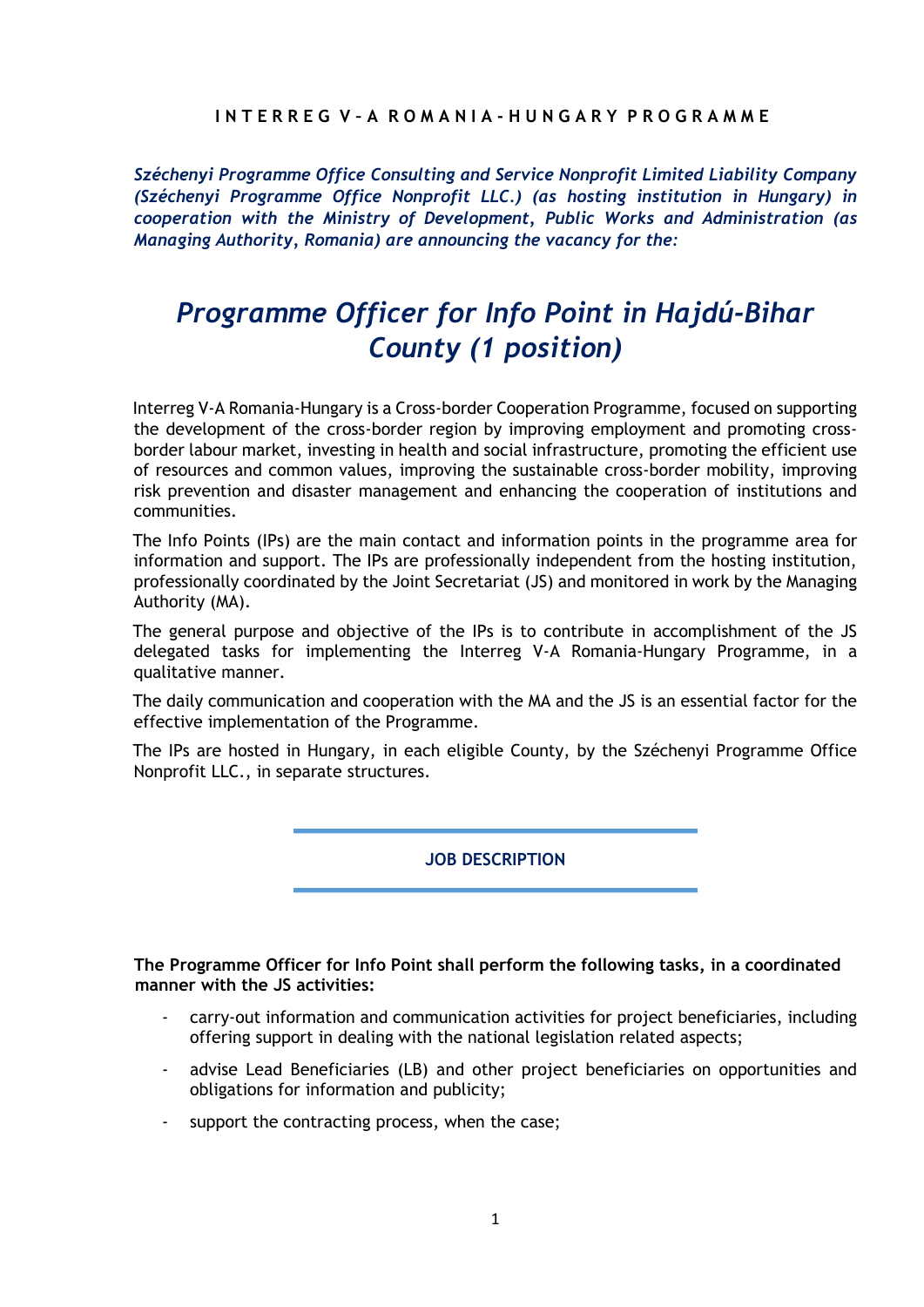- support projects' monitoring, focusing on the activities and expected outputs and results, respectively on reaching target indicators and achievement of objectives by the beneficiaries, whenever necessary;
- support the implementation of the relevant projects in order to ensure the spending obligations, including supporting in dealing with the national legislation related aspects;
- provide information to the JS about spending and achievements of relevant projects in order to fulfil N+3 rule;
- contribute to/update the Programme website, leaflets, brochures and other publications;
- organize and contribute to seminars, conferences and any type of event organized by the JS or needed by the Programme;
- prepare Terms of References for external contracts and monitor their implementation;
- ensure the proper application of the communication elements and horizontal principles at programme/project level.

# **QUALIFICATIONS AND EXPERIENCE REQUIRED**

# **A. Eligibility criteria**

Candidates will be considered eligible for selection on the basis of the following formal criteria:

- to be a national of a Member State of the European Union;
- to be entitled to his/her full rights as a citizen;
- to have a thorough knowledge of English (fluent in speaking and writing) and at least in one of the official languages of the two Member States participating in the Programme;
- to have a long duration education, which corresponds to completed higher education cycle – college / university studies (higher education bachelor or master), attested by a diploma, preferably in the fields covered by the Programme or communication, economic, legal or management related fields.

#### **B. Selection criteria**

- at least 2 years work experience in one of the intervention areas of the Programme or in a field related to the position;
- the knowledge of Hungarian language;
- experience in the management of EU and/or national funds, finances, accounting or project management;
- proficiency with electronic and office equipment and very good computer skills: Outlook, MS Office (including Excel, PowerPoint, Access), Internet and Website management; experience in using modern communication tools;
- experience in organizing events (e.g. conferences and fairs).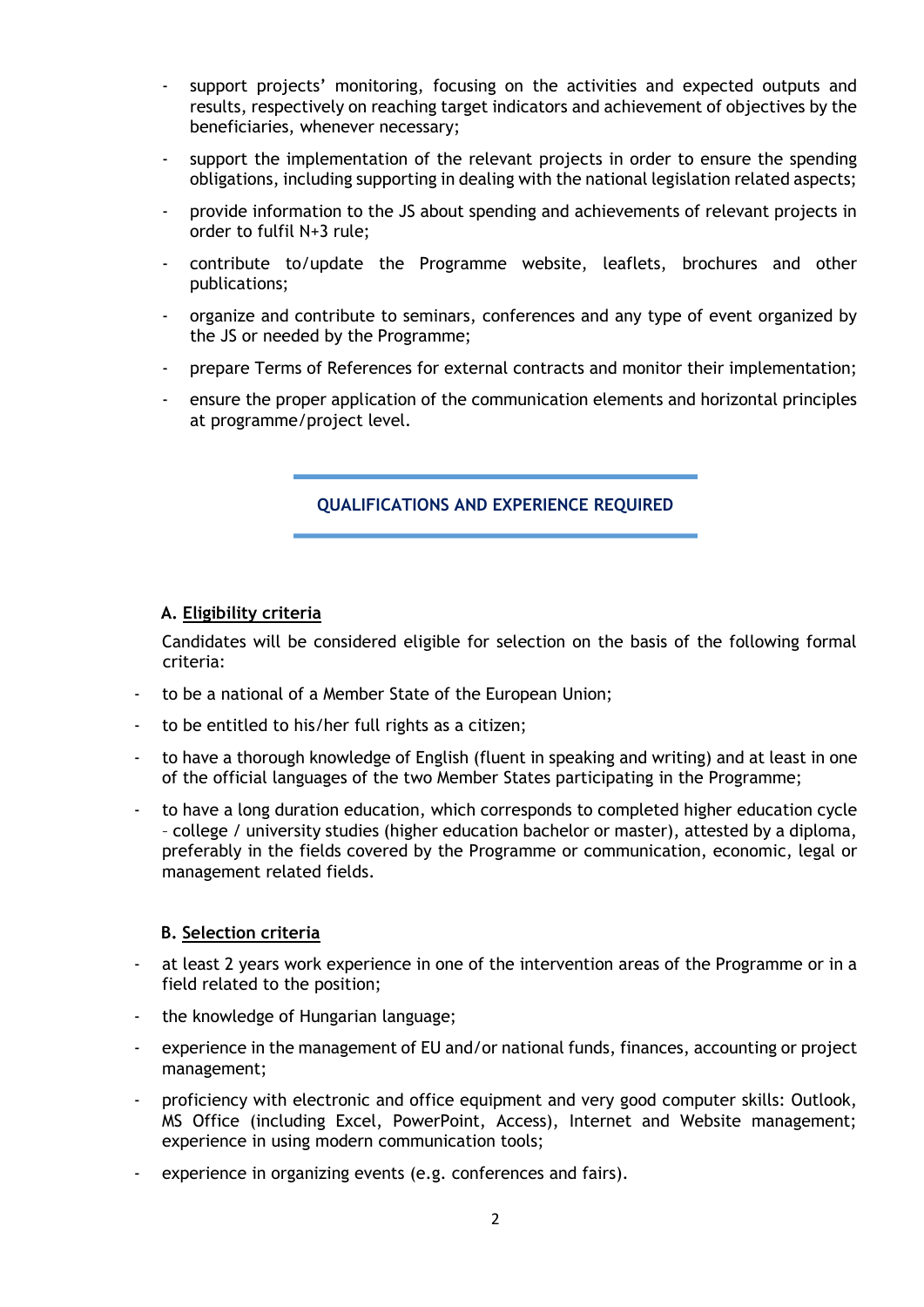*The five above-mentioned criteria are compulsory and will be assessed based on the documentation submitted by the candidate. In case no clear proof provided, clarifications will be required. In case requested clarifications will not be submitted in due time (according to the schedule), the application will be rejected.*

- interested to work in an international environment;
- high level of mobility;
- creative and problem-solving oriented, interested in new learning experiences;
- communicative, open minded and a good team-worker.

# **APPLICATION PROCEDURE**

The vacancy is published in parallel in Romania and Hungary on the websites of the Ministry of Development, Public Works and Administration [\(www.mdlpa.ro](http://www.mdlpa.ro/)[\),](http://www.mdrap.ro/) The Regional Office for Crossborder Cooperation for the Romania-Hungary Border (BRECO) [\(www.brecoradea.ro\),](http://www.brecoradea.ro/) on the centralized website for EU funded Programmes in Hungary [\(https://www.palyazat.gov.hu/interreg-v-a-romnia-magyarorszg-egyttmkdsi-program\)](https://www.palyazat.gov.hu/interreg-v-a-romnia-magyarorszg-egyttmkdsi-program), on the website of the Interreg V-A Romania-Hungary Programme [\(http://interregrohu.eu/en/employment-opportunities/\)](http://interregrohu.eu/en/employment-opportunities/), on the website of the Széchenyi Programme Office Nonprofit LLC. [\(](http://www.szpi.hu/index.php)[https://www.szpi.hu/allasok\)](https://www.szpi.hu/allasok) and on the INTERACT website [\(www.interact-eu.net\).](http://www.interact-eu.net/)

The application package consists of scanned copies of the following:

- a short motivation letter, maximum one page, signed;
- an up-to-date, detailed curriculum vitae (using Europass format available at <https://europass.cedefop.europa.eu/en/home> [-](https://europass.cedefop.europa.eu/en/home) is mandatory), signed;
- a valid document proving the candidate's identity (e.g. identity card, passport), together with the candidate's written consent in which they authorize Széchenyi Programme Office LLC. and the JS to make available their personal data to those involved in the application procedure. Candidates may also choose to present the documents proving their personal identity at the written exam and personal interview.
- diplomas attesting a successful completion of the required level of education;
- diplomas or certificates indicating the completion of trainings or courses relevant for the position;
- certificates or other relevant documents proving professional work experience clearly indicating starting and finishing dates and the nature of duties carried out (official labour documents, certificates, relevant sections of contracts etc.);
- certificates or other relevant documents proving the English language knowledge, not compulsory;
- statement on own responsibility, that the candidate has a clean criminal record, signed and scanned; the candidate declared "admitted" must submit a *Certificate of Criminal Record*  before the signature of the employment contract;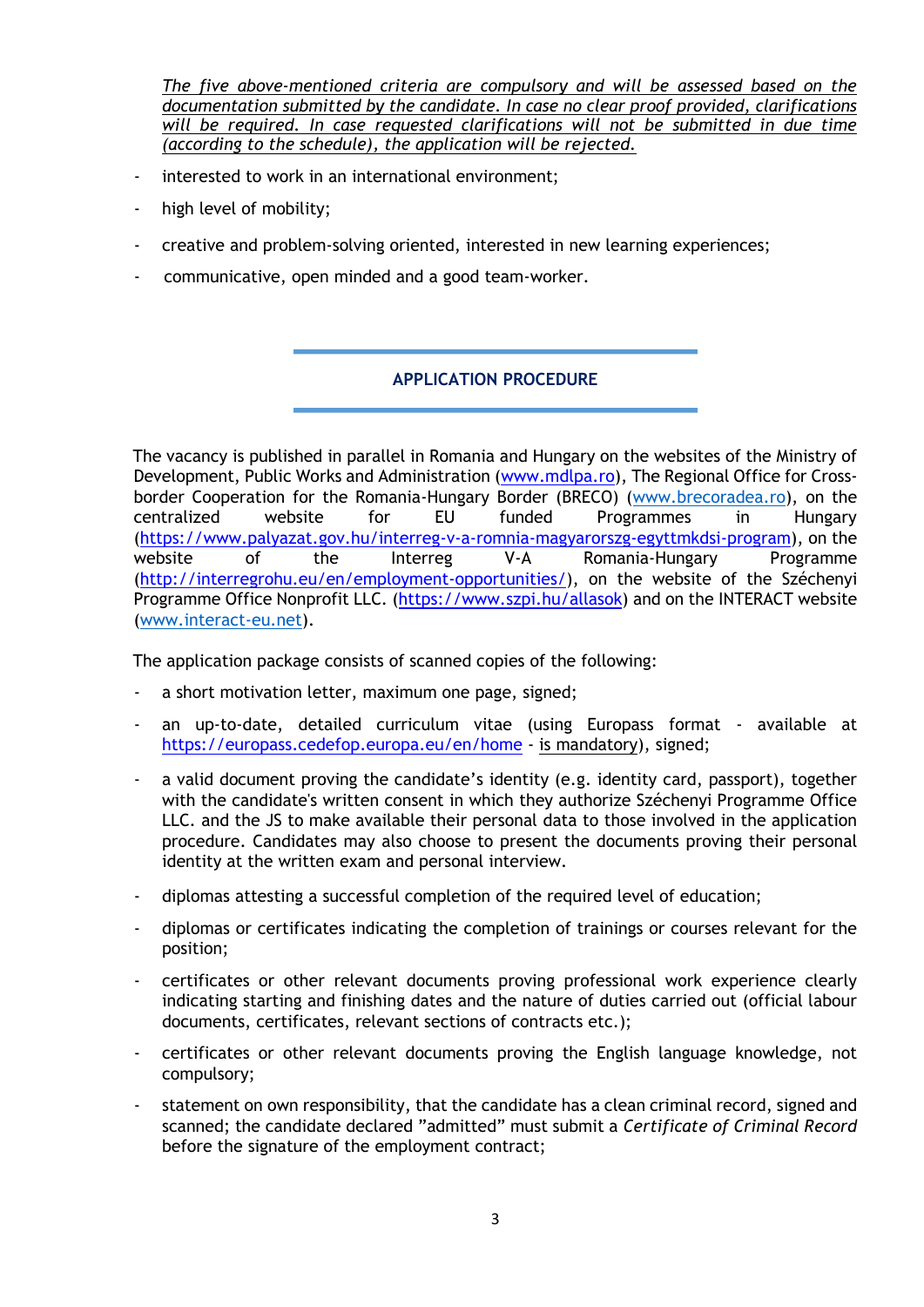two reference letters, which will be verified (so please include the phone numbers/e-mail addresses of the signatories).

In case different names appears on the identity card/diplomas/certificates etc., a proving document (scanned) must be attached (e. g. marriage certificate, divorce certificate etc.) or brought to the written exam and interview.

Admitted candidate will have to undergo a medical exam, according to the internal procedures of the hosting institution, proving that he/she is physically fit to perform the duties linked to the job.

Candidates who wish to apply shall **submit their application package**, **via e-mail**, until the closing date to the following addresses: [rohu@mdlpa.ro,](mailto:rohu@mdlpa.ro) [joint.secretariat@brecoradea.ro](mailto:joint.secretariat@brecoradea.ro) **and**  szpiallas@szpi.hu.

Candidates are asked to indicate in the subject line of the message: "*Application for the position: Programme Officer for Info Point, Interreg V-A RO-HU"* and to mention in the text of the message the county for which they apply (Hajdú-Bihar) and the date of their availability to start the job, if successful.

#### **The time limit for receipt of applications is 08.04.2022.**

All candidates who will submit their application before the closing date will receive a confirmation e-mail.

The applications received after the closing date will not be eligible for consideration.

# **SELECTION PROCEDURE**

Language: English (for the application process and for both the written exam and the interview) The selection process will be organized as follows:

#### **1. Administrative compliance of the submitted documents and eligibility of candidates**

The Selection Committee will check applications regarding the administrative compliance of documents and against the eligibility criteria. This phase is eliminatory.

#### **2. Assessment of documentation**

The Selection Committee will evaluate the experience and competencies of candidates, based on the documentation submitted, as requested by the selection criteria.

This phase is also eliminatory; on the basis of its assessment, the Committee will establish a short list of candidates. The shortlisted candidates, who will be invited to the written exam, will be notified by e-mail.

#### **3. Written Exam**

The written exam will be organized in **Debrecen, Hajdú-Bihar County, Hungary**. The exact location will be communicated to candidates invited to the written exam.

Before the written exam, the candidates must present (only for confirmation) the original and valid identity document (e.g. identity card, passport) which might have been submitted scanned, as part of the application package; otherwise the candidates will not be accepted for the written exam.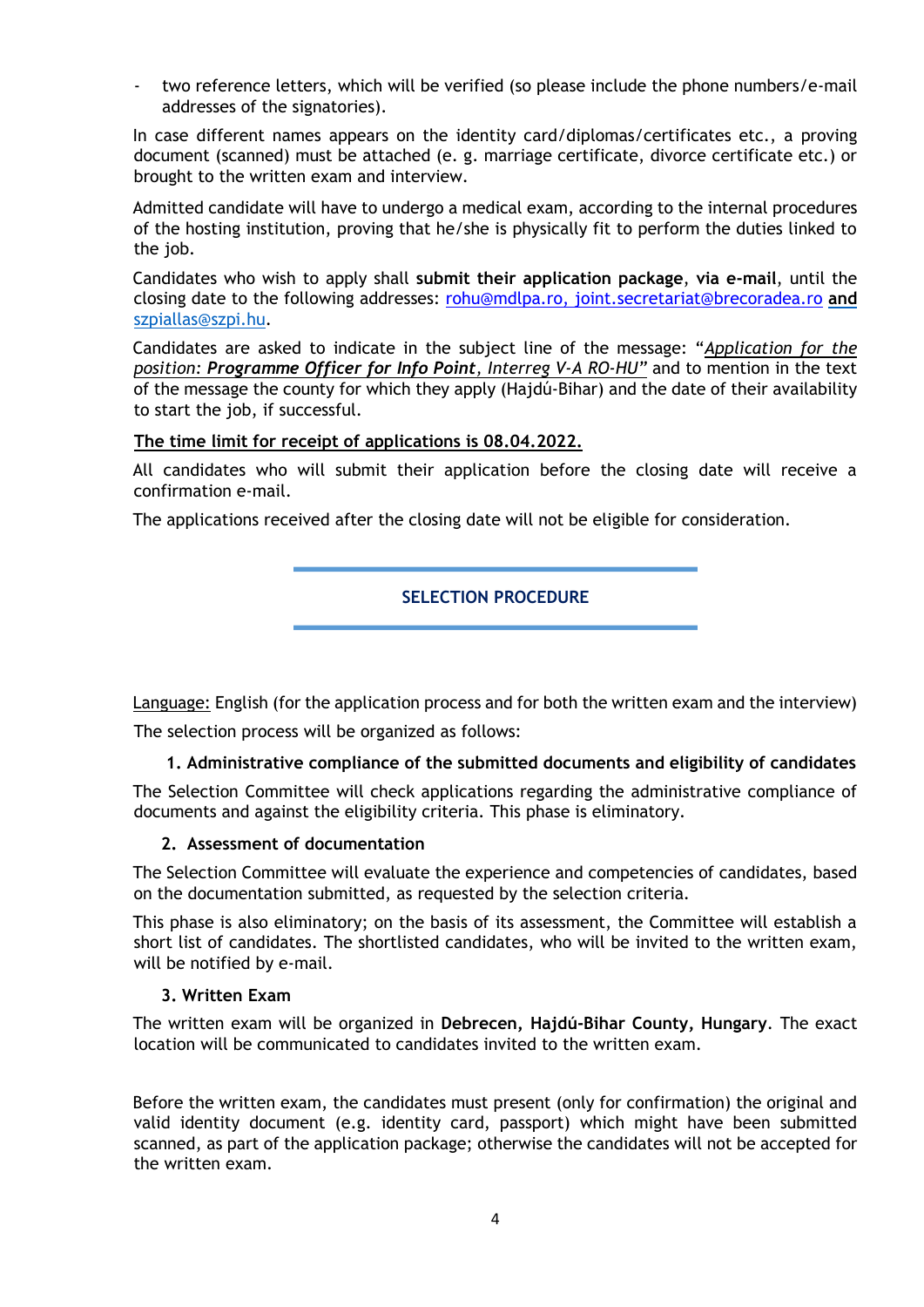The written exam will test the knowledge of candidates, which are relevant for the advertised position (legislative knowledge, English language, synthesis capabilities etc.).

The written exam will be marked out of 10, pass mark 6,5.

The candidates will be informed on the results of the written exam by e-mail, according to the timetable. The results of the written exam will be submitted by e-mail to each candidate.

Candidates may submit a complaint via e-mail to the following addresses: [rohu@mdlpa.ro,](mailto:rohu@mdlpa.ro) [joint.secretariat@brecoradea.ro](mailto:joint.secretariat@brecoradea.ro) **and** [szpiallas@szpi.hu,](mailto:szpiallas@szpi.hu) if they consider the results of the written exam incorrect, observing the deadline, as stated by the timetable. A candidate may complain only regarding his/her mark obtained at the written exam.

The result of complaints will be sent by e-mail to the concerned candidates, according to the timetable. The result of complaint represents the final mark for written exam.

Only the successful candidates (who passed the written exam) will participate in the interview.

#### **4. The Interview**

The interview will be organized in **Debrecen, Hajdú-Bihar County, Hungary or online**.

The interview will be marked out of 10, pass mark 6,5.

#### **The final results**

If, after the written exam and the interview, more candidates will obtain passing marks, it will be declared admitted the candidate with the highest final mark (the final mark is calculated as the average of the marks obtained at the written exam and the interview).

Each candidate will be informed on his/her final result of the selection process by e-mail, according to the timetable.

# **INDICATIVE TIMETABLE**

| Posting the Vacancy Notices on websites                                                     | 16.03.2022                                                                     |
|---------------------------------------------------------------------------------------------|--------------------------------------------------------------------------------|
| Deadline for submitting the documents by e-mail<br>(application package)                    | 08.04.2022                                                                     |
| Requesting clarifications from applicants regarding the<br>application package, if the case | 14.04.2022                                                                     |
| Deadline for submitting the clarifications                                                  | 19.04.2022                                                                     |
| Deadline for submitting by e-mail the results of the<br>selection of submitted documents    | 21.04.2022                                                                     |
| Written exam                                                                                | Three days after the notification,<br>starting with 12.00 hrs. (local<br>time) |